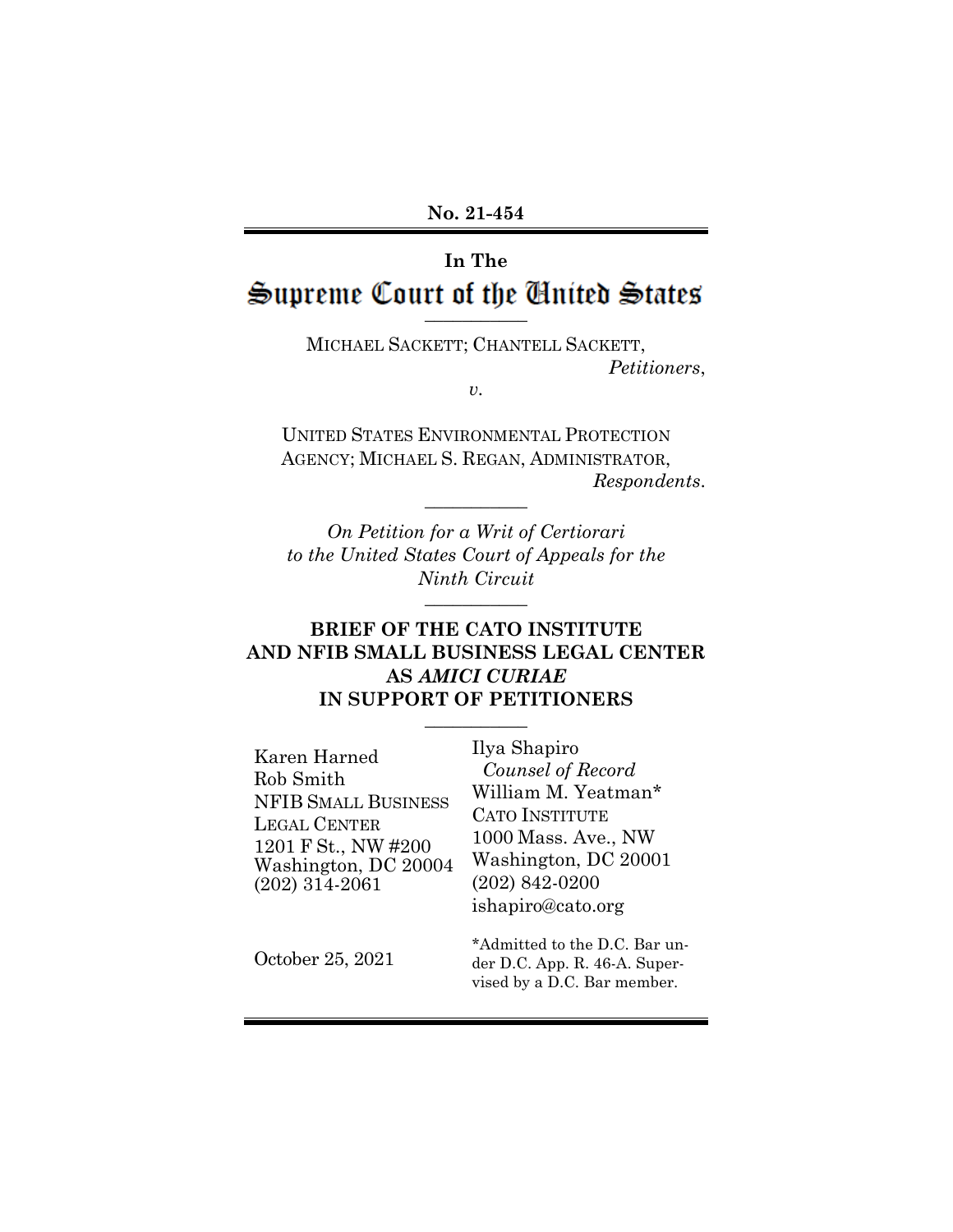## **QUESTIONS PRESENTED**

<span id="page-1-0"></span>Should *Rapanos v. United States*, 547 U.S. 715 (2006) be revisited to adopt the plurality's test for wetlands jurisdiction under the Clean Water Act?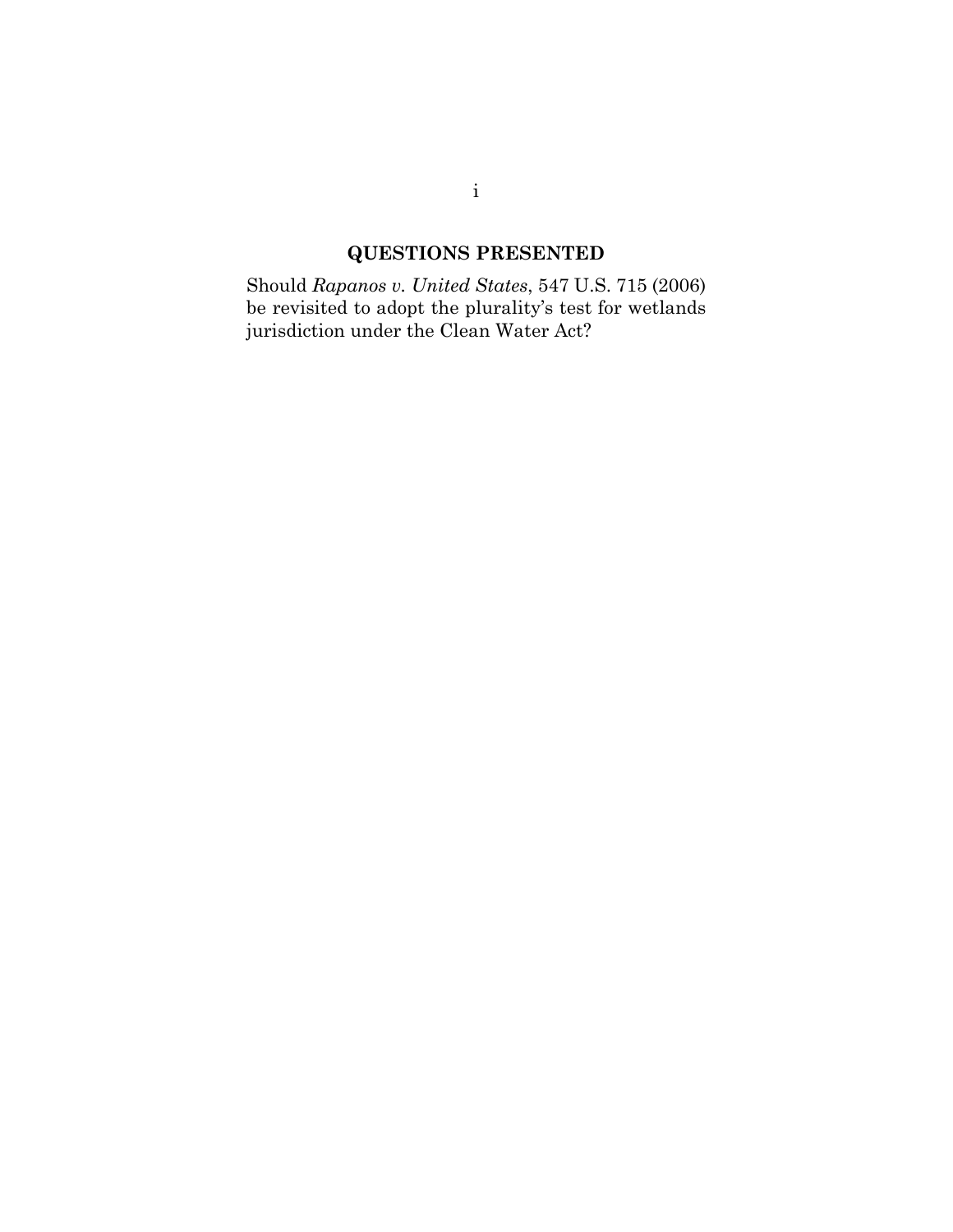### **TABLE OF CONTENTS**

## **Page**

| <b>INTRODUCTION AND SUMMARY OF</b>                   |
|------------------------------------------------------|
| <b>ARGUMENT:</b><br>THIS COURT MUST ACT TO PREVENT A |
|                                                      |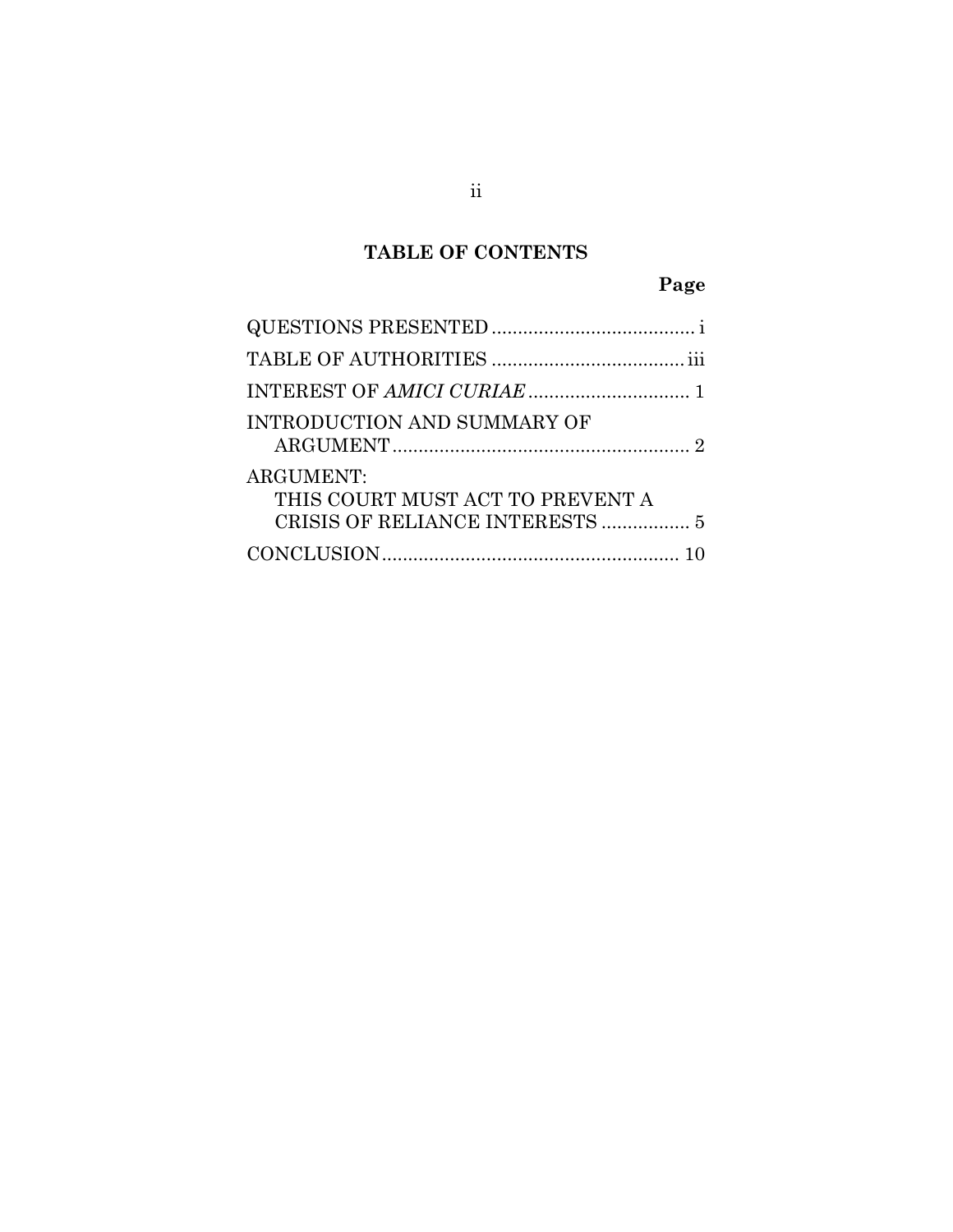## **TABLE OF AUTHORITIES**

**Page(s)**

### <span id="page-3-0"></span>**Cases**

| Cty. of Maui v. Haw. Wildlife Fund,                     |
|---------------------------------------------------------|
|                                                         |
| Motor Vehicle Mfrs. Assn. of United States, Inc. v.     |
| State Farm Mut. Auto. Ins. Co.,                         |
|                                                         |
| <i>Paul v. United States, 140 S. Ct. 342 (2019)</i> 2   |
| <i>Rapanos v. United States, 547 U.S. 715 (2006)  2</i> |
|                                                         |
| U.S. Army Corps of Engineers v. Hawkes Co.,             |
|                                                         |

### **Statutes**

|--|--|--|

## **Regulations**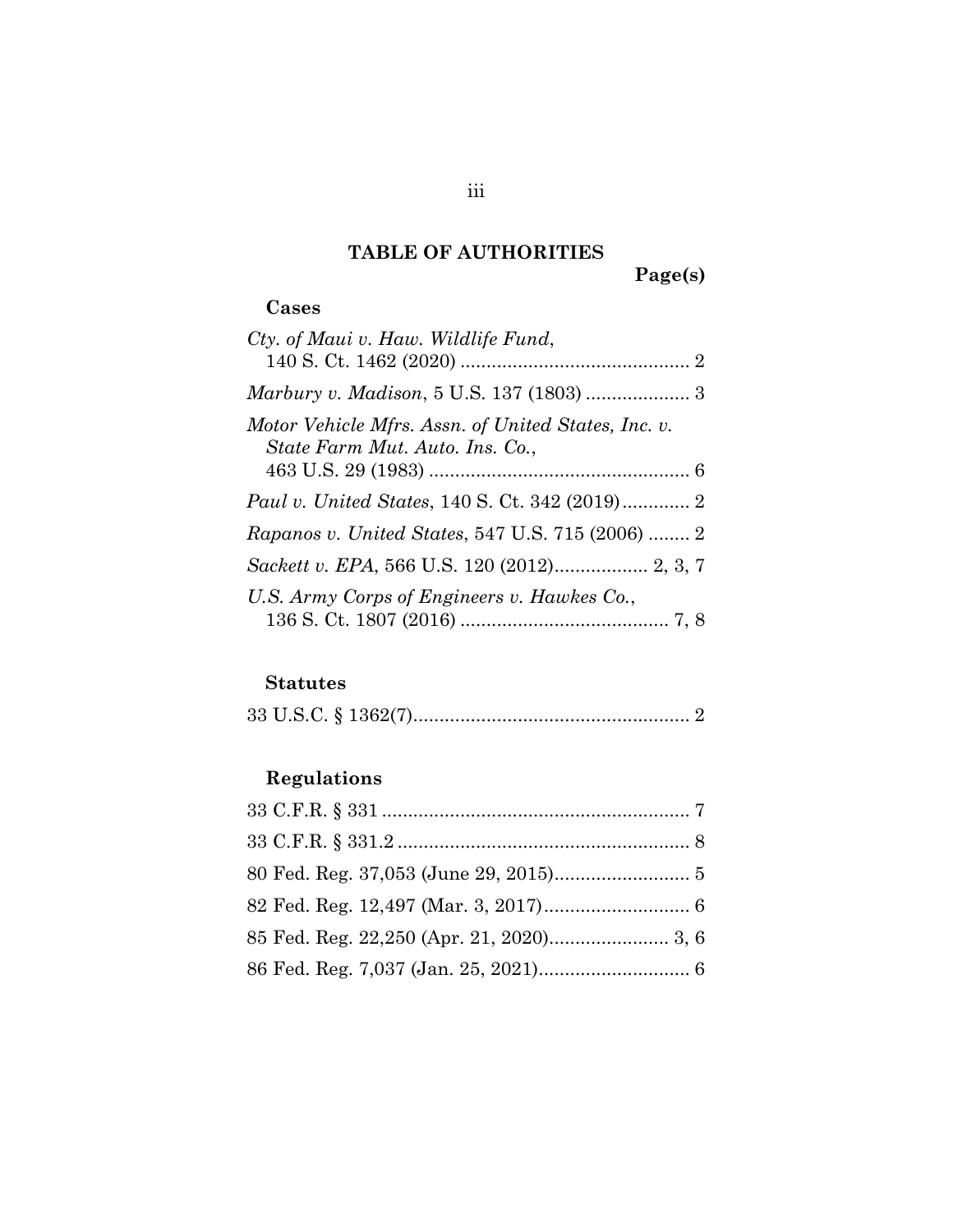### **Other Authorities**

| Br. of Foundation for Economic Progress and<br>Utility Water Act Group as Amici Curiae,<br>U.S. Army Corps of Engineers v. Hawkes Co.,                                                 |
|----------------------------------------------------------------------------------------------------------------------------------------------------------------------------------------|
| Coral Davenport, "Obama Announces New Rule<br>Limiting Water Pollution," N.Y. Times,                                                                                                   |
| Elena Kagan, Presidential Administration,                                                                                                                                              |
| Press Release, U.S. Environmental Protection<br>Agency, EPA, Army Announce Intent to Revise<br>Definition of WOTUS (June 9, 2021) 6, 9                                                 |
| U.S. Army Corps of Engineers, Regulatory Guidance<br>Letter 05-02, Extirpation of Geographic<br>Jurisdictional Determinations (June 14, 2005)  9                                       |
| U.S. EPA and U.S. Army Corps of Engineers,<br>Memorandum of Agreement: Determination of<br>Geographic Jurisdiction of the Section 404<br>Program and Application of Exemptions Under   |
| U.S. EPA and U.S. Army Corps of Engineers,<br>Review of U.S. Army Corps of Engineers ORM2<br>Permit and Jurisdictional Determination Data<br>to Assess Effects of the Navigable Waters |
| White House Briefing Room, "Fact Sheet: List of<br>Agency Actions for Review" (Jan. 20, 2021)  6                                                                                       |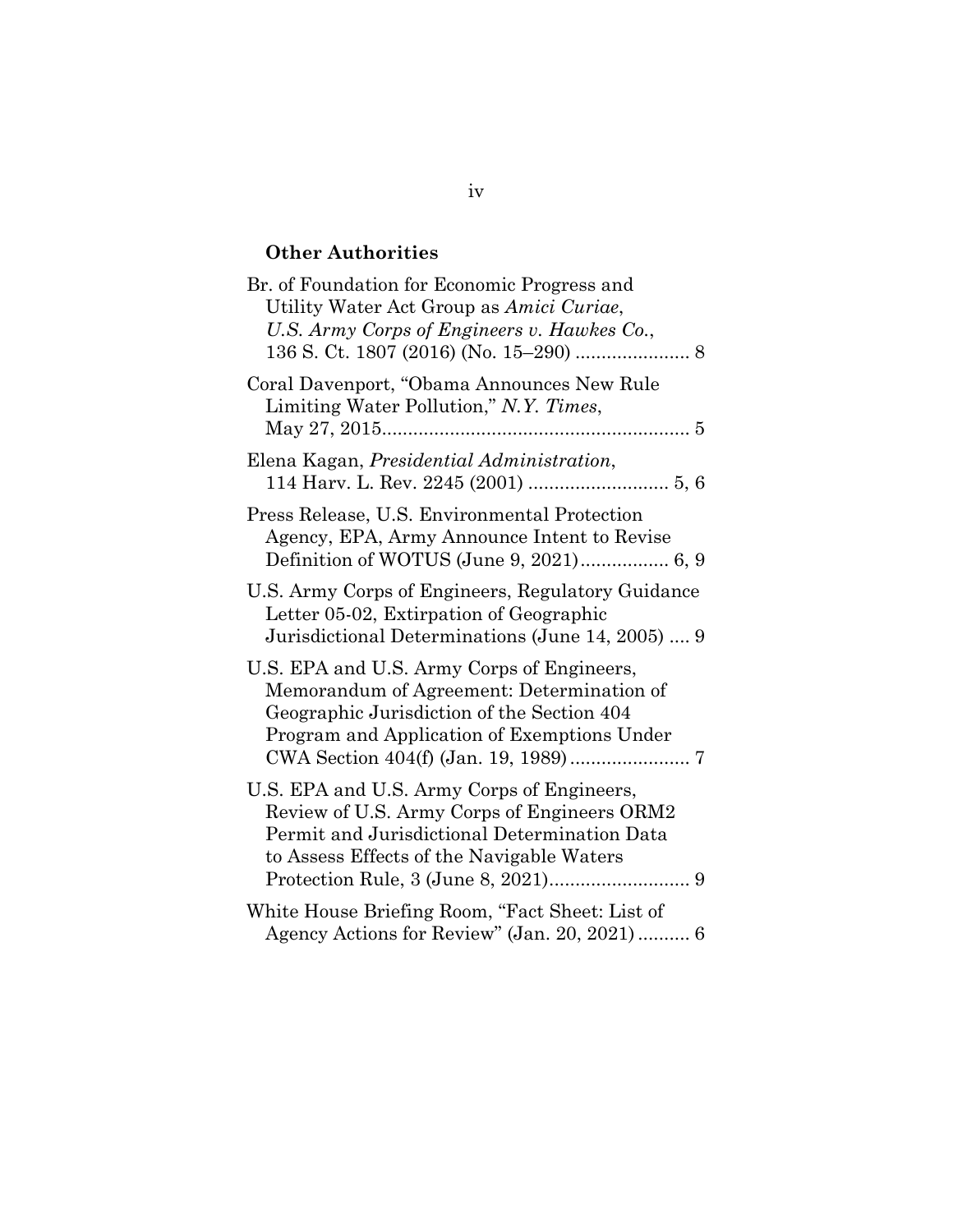#### **INTEREST OF** *AMICI CURIAE*[1](#page-5-1)

<span id="page-5-0"></span>The Cato Institute is a nonpartisan public-policy research foundation established in 1977 and dedicated to advancing the principles of individual liberty, free markets, and limited government. Cato's Robert A. Levy Center for Constitutional Studies was established in 1989 to help restore the principles of limited constitutional government that are the foundation of liberty. Toward those ends, Cato publishes books and studies, conducts conferences, and produces the annual *Cato Supreme Court Review*.

The National Federation of Independent Business ("NFIB") is the nation's leading small business association. NFIB's mission is to promote and protect the right of its members to own, operate, and grow their businesses. The NFIB Small Business Legal Center is a nonprofit, public interest law firm established to provide legal resources and be the voice for small businesses in the nation's courts.

This case interests *amici* because the decision below encourages government agencies to resolve major questions of economic and social significance without clear instructions from Congress, the result of which are ever-changing jurisdictional determinations and property owners' inability to rely on official guidance.

<span id="page-5-1"></span><sup>1</sup> Rule 37 statement: All parties were timely notified and consented to the filing of this brief. Further, no party's counsel authored this brief in any part and *amicus* alone funded its preparation and submission.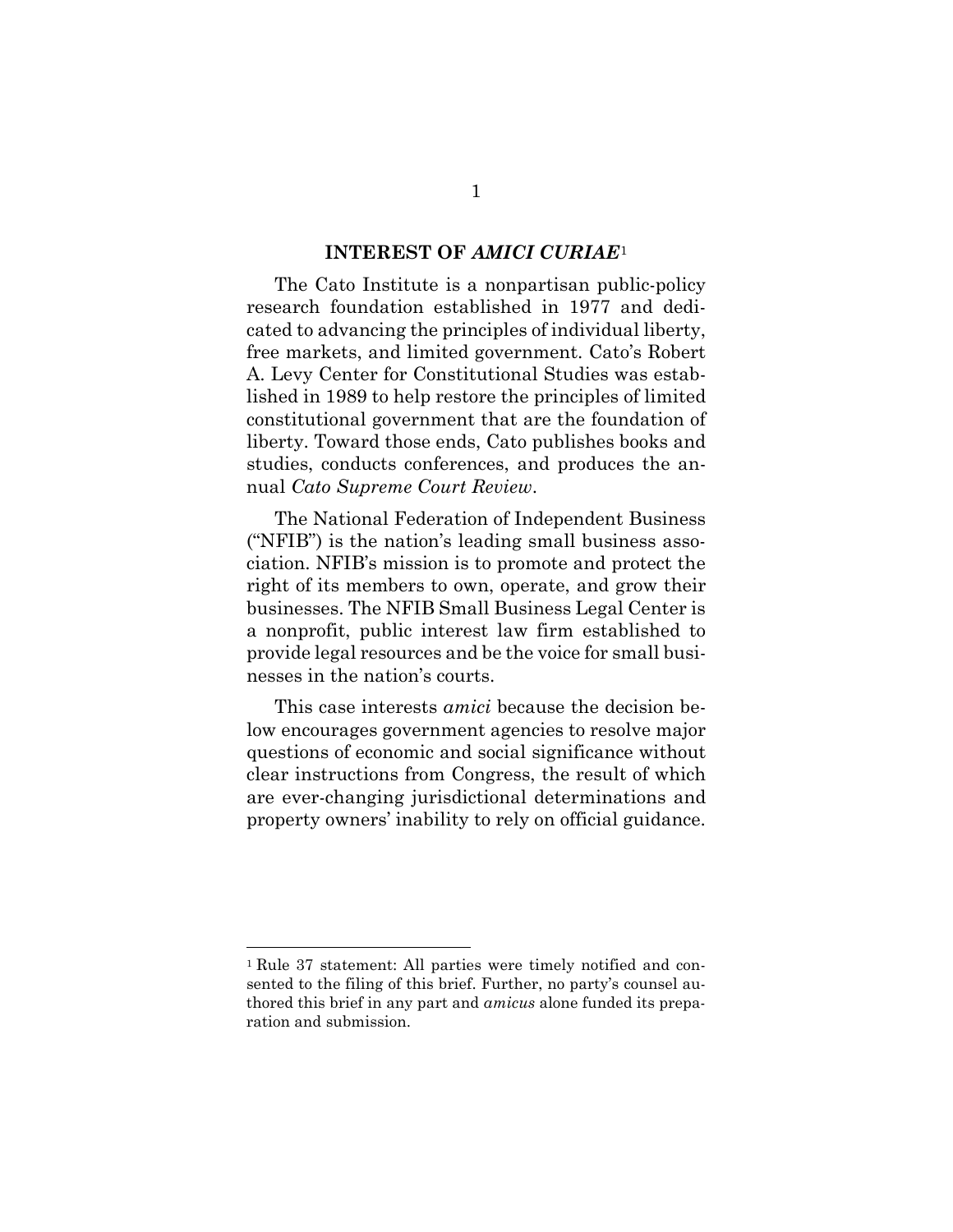#### I**NTRODUCTION AND SUMMARY OF ARGUMENT**

<span id="page-6-0"></span>Fixing the scope of federal authority over national "waters" is a matter of great economic and political significance. *See Rapanos v. United States*, 547 U.S. 715, 722 (2006) (observing that agencies interpret federal jurisdiction to "cover 270-to-300 million acres of swampy lands"); *see also Cty. of Maui v. Haw. Wildlife Fund*, 140 S. Ct. 1462, 1489 (2020) (Alito, J., dissenting) ("The Clean Water Act imposes a regime of strict liability, backed by criminal penalties and steep civil fines.") (citations omitted). For regulatory agencies to exercise authority over these sorts of "major" questions, "Congress *must* either: (i) expressly and specifically decide the major policy question itself and delegate to the agency the authority to regulate and enforce or (ii) expressly and specifically delegate to the agency the authority both to decide the major policy question and to regulate and enforce." *Paul v. United States*, 140 S. Ct. 342 (2019) (Kavanaugh, J., statement respecting denial of certiorari) (citations omitted) (emphasis added). On both counts, Congress failed here.

Of course, Congress did not itself "expressly and specifically" define the boundaries of the Clean Water Act. Lawmakers instead extended federal authority to the "waters of the United States," 33 U.S.C. § 1362(7), which "is not a term of art with a known meaning [and] the words themselves are hopelessly indeterminate." *Sackett v. EPA*, 566 U.S. 120, 133 (2012) (Alito,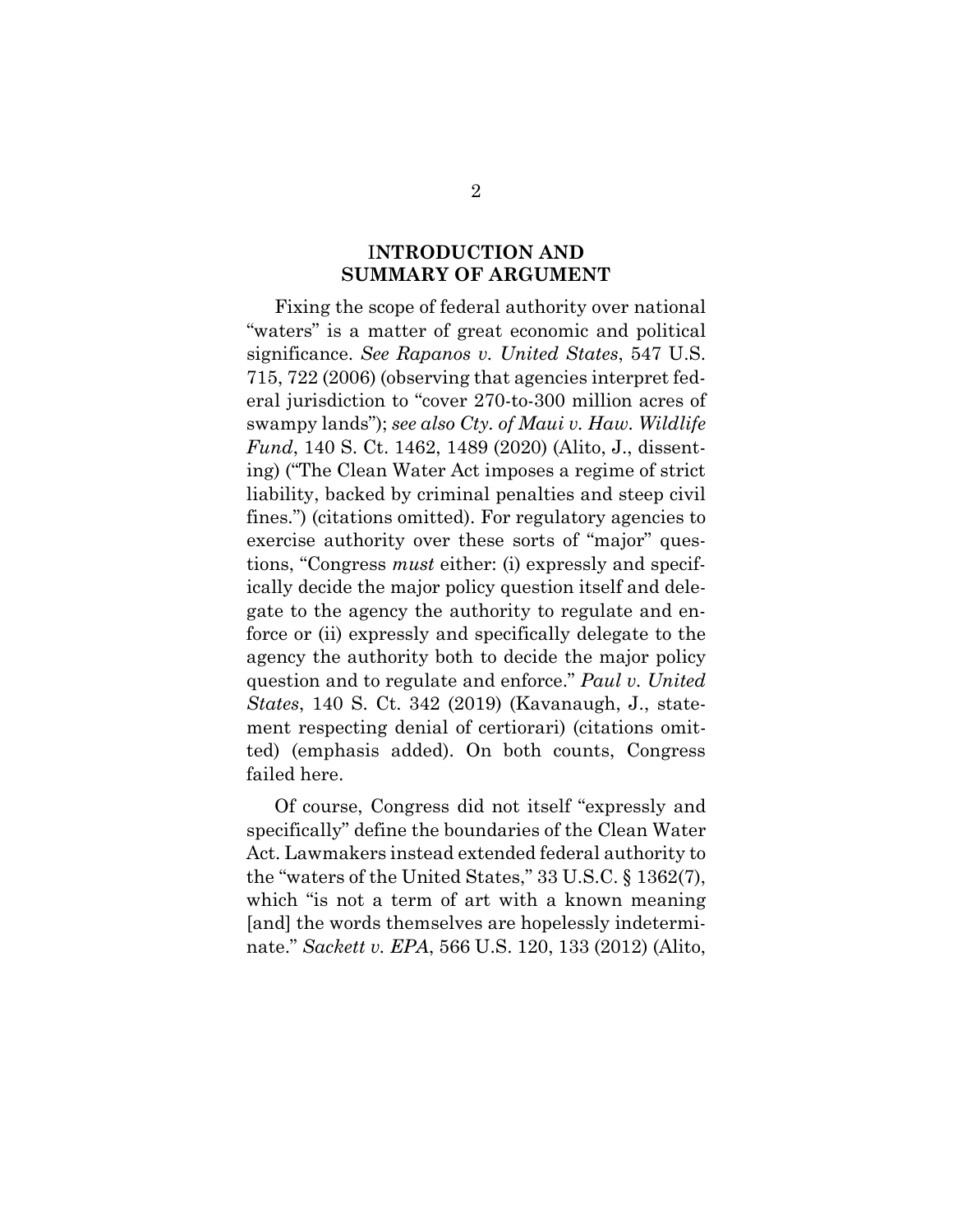J., concurring). As a result, the Clean Water Act's scope "is notoriously unclear." *Id.* at 132.

Nor did Congress "expressly and specifically delegate" authority to decide this "major policy question" to any agency. In past rulemakings to define the "waters of the United States," the relevant agencies couldn't identify any specific delegation for their action, but instead grounded their interpretive authority in the statute as a whole. *See, e.g.*, 85 Fed. Reg. 22,250, 22,251 (Apr. 21, 2020) ("The authority for this action is the Federal Water Pollution Control Act, 33 U.S.C. 1251 et seq., including sections 301, 304, 311, 401, 402, 404, and 501.").

For 50 years, this "critical ambiguity" has persisted, confounding agencies, courts, and—most importantly—landowners, far too many of whom have been denied regulatory certainty with respect to the enjoyment of their property. *Sackett*, 566 U.S. at 133 (Alito, J., concurring). Enough is enough. Unless and until Congress "do[es] what it should have done in the first place [and] provide a reasonably clear rule regarding the reach of the Clean Water Act," *id.*, it is the duty of this Court to "say what the law is," *Marbury v. Madison*, 5 U.S. 137, 177 (1803).

Instead of performing this constitutional role and providing much needed clarity, the Court 15 years ago further muddied the waters. The Clean Water Act's jurisdictional scope was squarely at issue in *Rapanos*, but no opinion commanded a majority and the holding sent mixed messages. A plurality opinion adopted clear limits on federal jurisdiction, while Justice Kennedy's concurring opinion advanced a much broader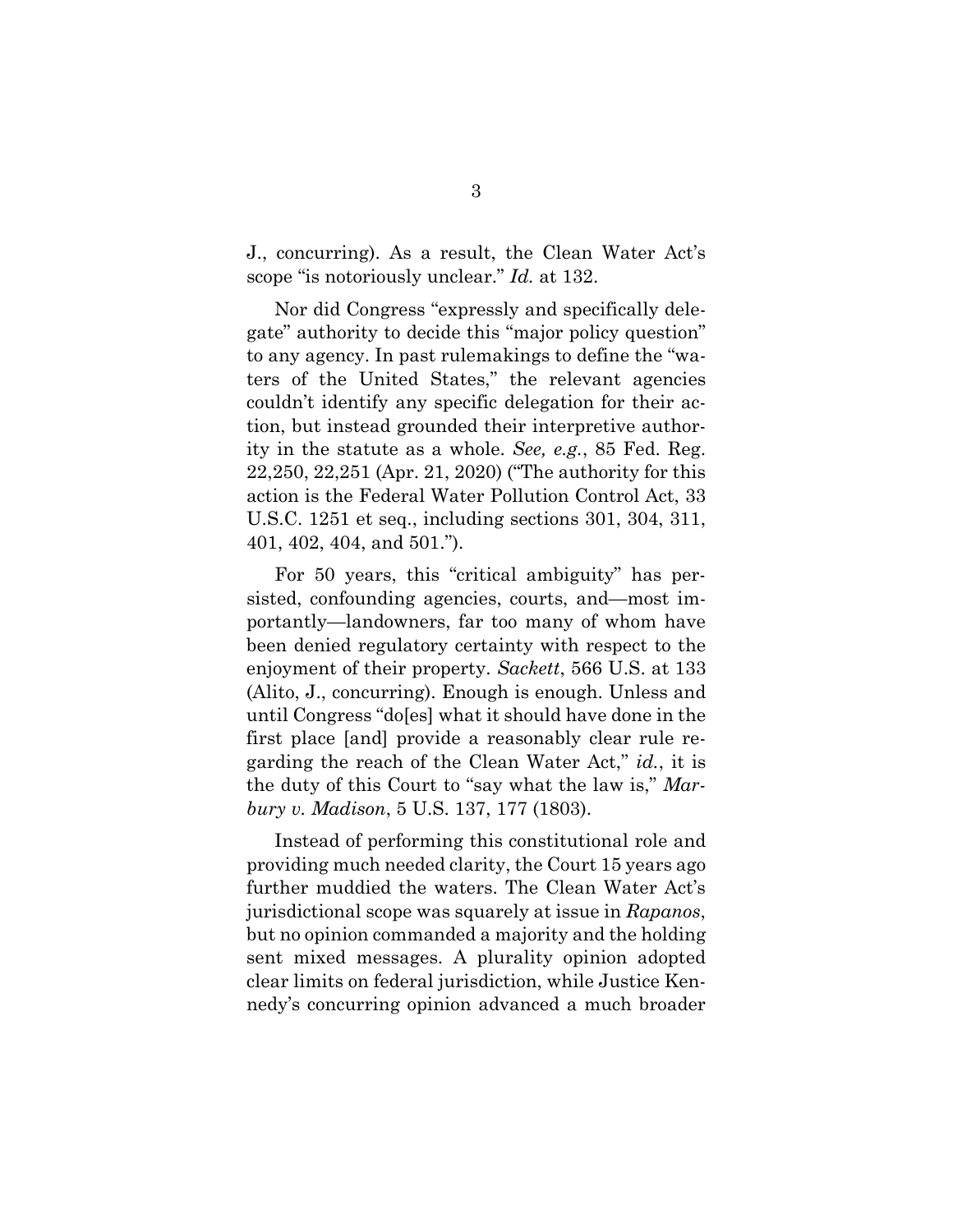test. *See* Pet. at 11–13. As the Petitioners explain, the splintered decision in *Rapanos* has left lower courts confused. *See id.* at 17–20.

The Court would be mistaken to rely on agencies to formulate a durable interpretation—and not only because they long have failed to produce a workable rule. *See id.* at 21–23. Here, Congress has not "expressly and specifically delegated" authority to any agency to define the "waters of the United States," despite the policy's significant social and economic effects. In this context, courts must exercise interpretive primacy to police delegations of legislative power.

As a practical matter, our political order makes it impossible for administrative agencies to resolve the major question at issue here without engendering a severe disruption of property owners' reliance interests. Today, American government is characterized by "presidential administration," such that administrative policymaking reflects the incumbent president's policy preferences. The limits of federal jurisdiction over national "waters" thus undergo a president-led transformation every time there's a political changeover in the White House. In this environment, landowners rely on the government at their peril.

The scope of the Clean Water Act is a major question that Congress *won't* answer and one that agencies *can't* answer. The Court should grant certiorari and provide long overdue regulatory certainty.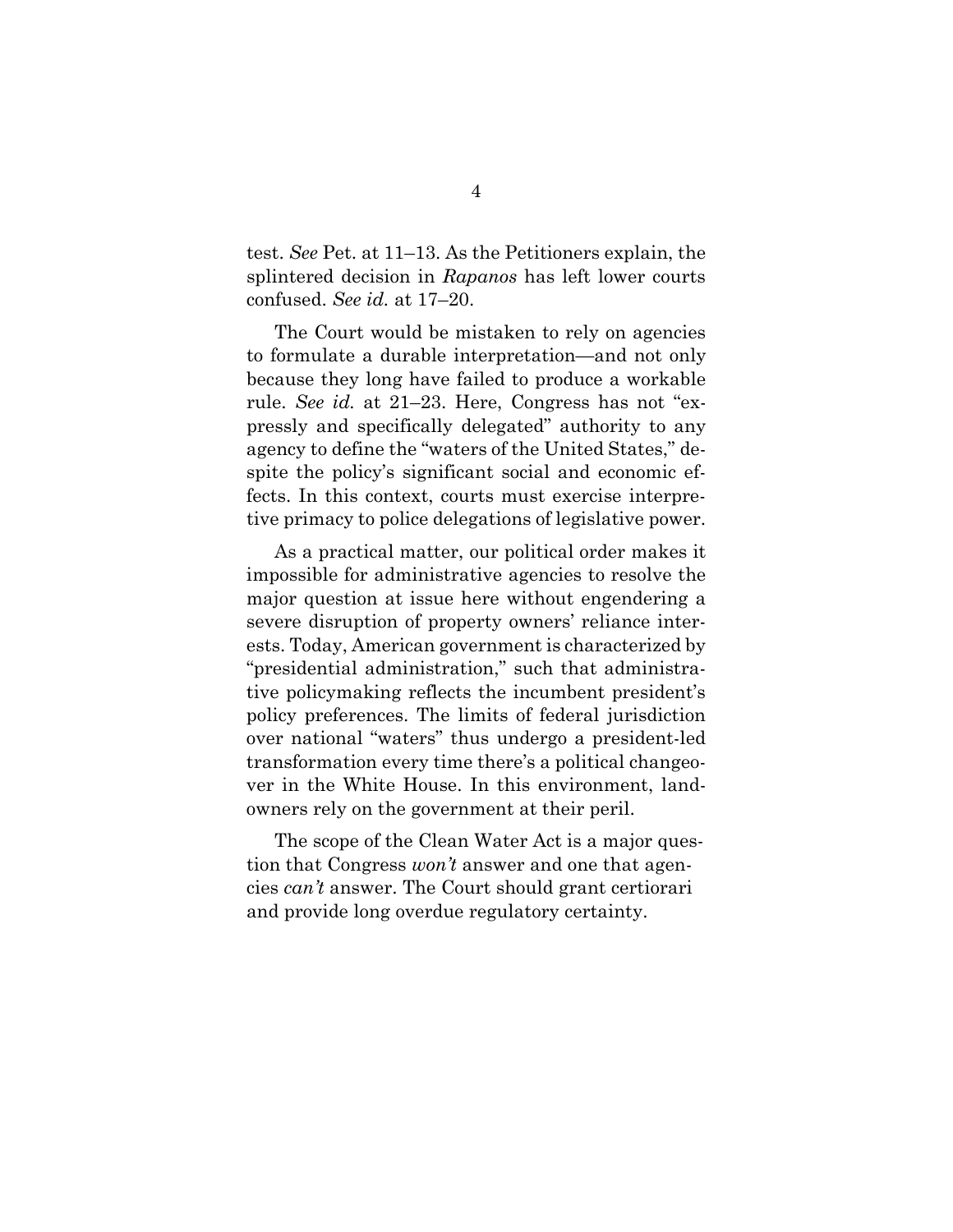#### <span id="page-9-0"></span>**ARGUMENT: THIS COURT MUST ACT TO PREVENT A CRISIS OF RELIANCE INTERESTS**

"We live today in an era of presidential administration." Elena Kagan, *Presidential Administration*, 114 Harv. L. Rev. 2245, 2246 (2001). In modern American government, it is the presidency, rather than Congress, that leads "in setting the direction and influencing the outcome of" administrative policymaking. *Id.* Because "regulatory activity . . . [is] more and more an extension of the President's own policy and political agenda," *id.* at 2248, there occurs a wholesale shift in administrative policymaking whenever the presidency switches hands—especially when there's a party changeover.

Defining the "waters of the United States" provides a quintessential example of our modern era of presidential administration. To herald the first post-*Rapanos* rulemaking, President Obama held a press conference. Coral Davenport, "Obama Announces New Rule Limiting Water Pollution," *N.Y. Times*, May 27, 2015, https://nyti.ms/3BUjI7d. In accordance with the administration's political values, that rule adopted an expansive interpretation of government authority to regulate under the Clean Water Act. *See* Clean Water Rule: Definition of "Waters of the United States," 80 Fed. Reg. 37,053 (June 29, 2015).

President Obama's successor, of course, represented the other party. Within weeks of taking office, President Trump ordered his administration to initiate a rulemaking "rescinding or revising" the capa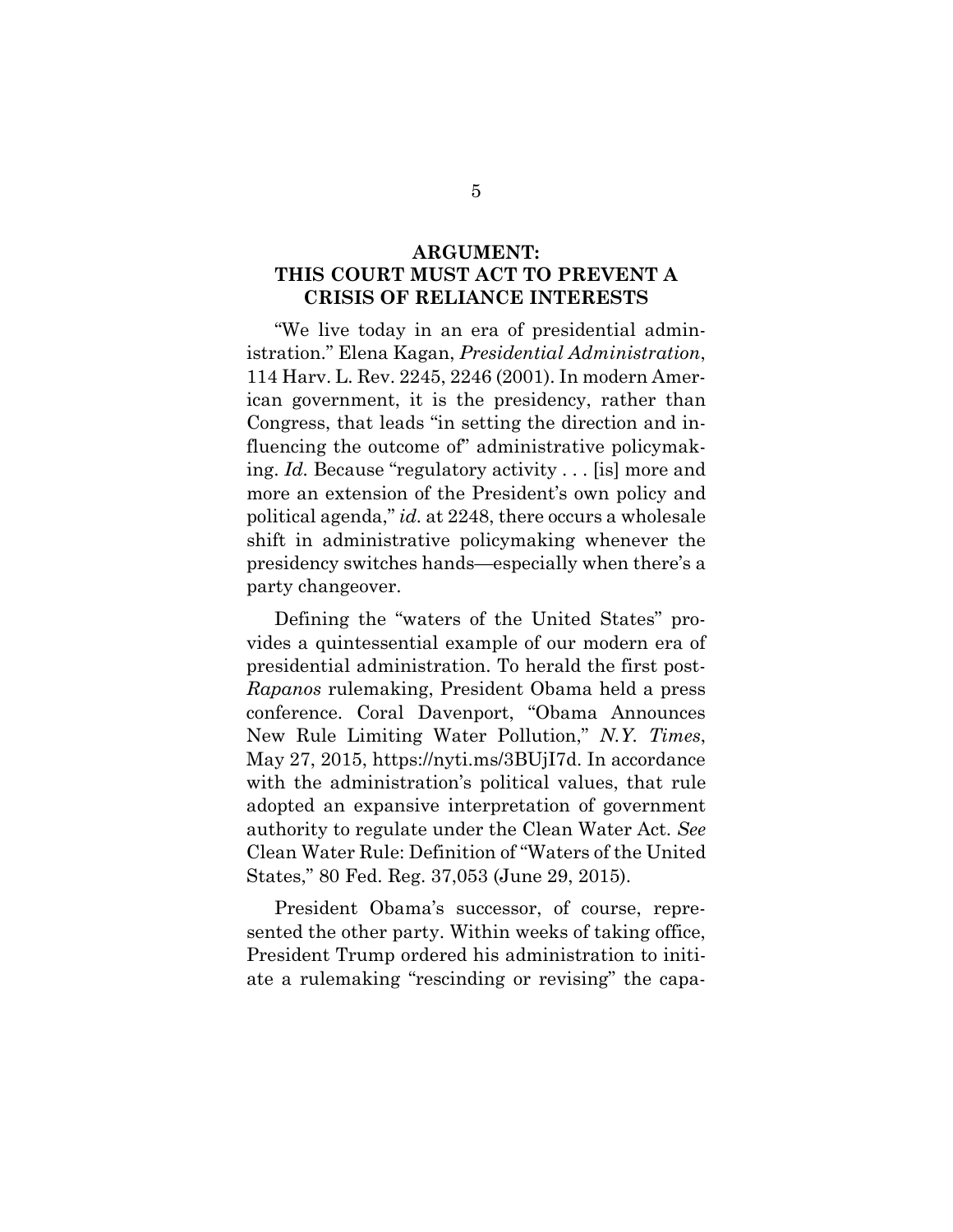cious jurisdictional definition developed by his predecessor. *See* Exec. Order 13,778, 82 Fed. Reg. 12,497, 12,497 (Mar. 3, 2017). Ultimately, the Trump administration adopted a narrow interpretation of government authority to regulate. *See* 85 Fed. Reg. 22,250.

Now the policy pendulum is swinging back. On his first day in office, President Biden ordered an "immediate[] review" of his predecessor's jurisdictional rule to determine whether it comports with the new administration's agenda. *See* Exec. Order 13,990, 86 Fed. Reg. 7,037, 7,037 (Jan. 25, 2021); *see also* White House Briefing Room, "Fact Sheet: List of Agency Actions for Review" (Jan. 20, 2021), https://bit.ly/3AM85ha (identifying rules subject to review under Executive Order 13,990). Soon thereafter, the operative agencies announced that they would undertake a rulemaking to again expand federal jurisdiction. *See* Press Release, U.S. Environmental Protection Agency, EPA, Army Announce Intent to Revise Definition of WOTUS (June 9, 2021), https://bit.ly/3lS27XT (announcing intent "to better protect our nation's vital water resources") (hereinafter "EPA Press Release").

To be sure, voters *should* guide administrative policy, and "presidential leadership establishes an electoral link between the public and the bureaucracy." Kagan, *supra*, at 2332; *see also Motor Vehicle Mfrs. Assn. of United States, Inc. v. State Farm Mut. Auto. Ins. Co.*, 463 US 29, 59 (1983) (Rehnquist, J., concurring in part and dissenting in part) ("A change in administration brought about by the people casting their votes is a perfectly reasonable basis for an executive agency's reappraisal of the costs and benefits of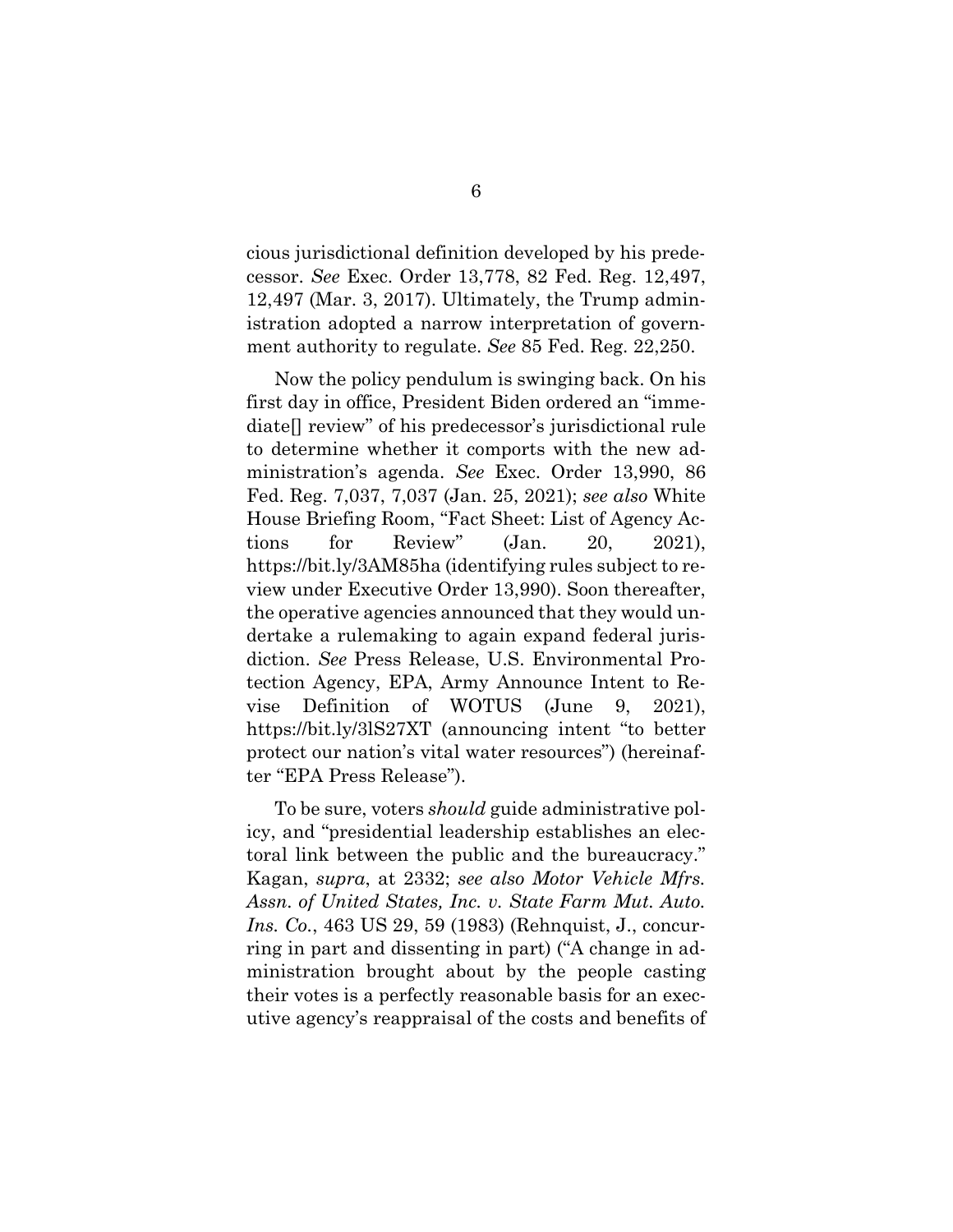its programs and regulations."). Political responsiveness is a virtue for most regulatory affairs.

But not always. For obvious "major" policy questions—such as the Clean Water Act's jurisdictional extent—the ping-pong policymaking inherent to presidential administration is too unsettling to pass constitutional muster.

Again, only Congress can furnish "real relief" by "provid[ing] a reasonably clear rule regarding the reach of the Clean Water Act. *Sackett*, 566 U.S. at 133 (Alito, J., concurring). For 50 years, however, "Congress has done nothing to resolve this critical ambiguity." *Id.* Assuming for the sake of argument that Congress remains inert, then only this Court can avert a crisis of reliance interests that will inevitably flow from the vicissitudes of policymaking inherent to our present "era of presidential administration."

The likelihood of unprecedented regulatory uncertainty is demonstrated by recent trends in the issuance of "jurisdictional determinations" (JDs) under the Clean Water Act. Because "it is often difficult to determine whether a particular piece of property contains waters of the United States," *U.S. Army Corps of Engineers v. Hawkes Co.*, 136 S. Ct. 1807, 1812 (2016), the relevant agencies (the Army Corps of Engineers and the EPA) have developed a discretionary policy of issuing JDs to afford a measure of regulatory stability to landowners, *see* 33 C.F.R. § 331; U.S. EPA and U.S. Army Corps of Engineers, Memorandum of Agreement: Determination of Geographic Jurisdiction of the Section 404 Program and Application of Exemptions Under CWA Section 404(f) (Jan. 19, 1989),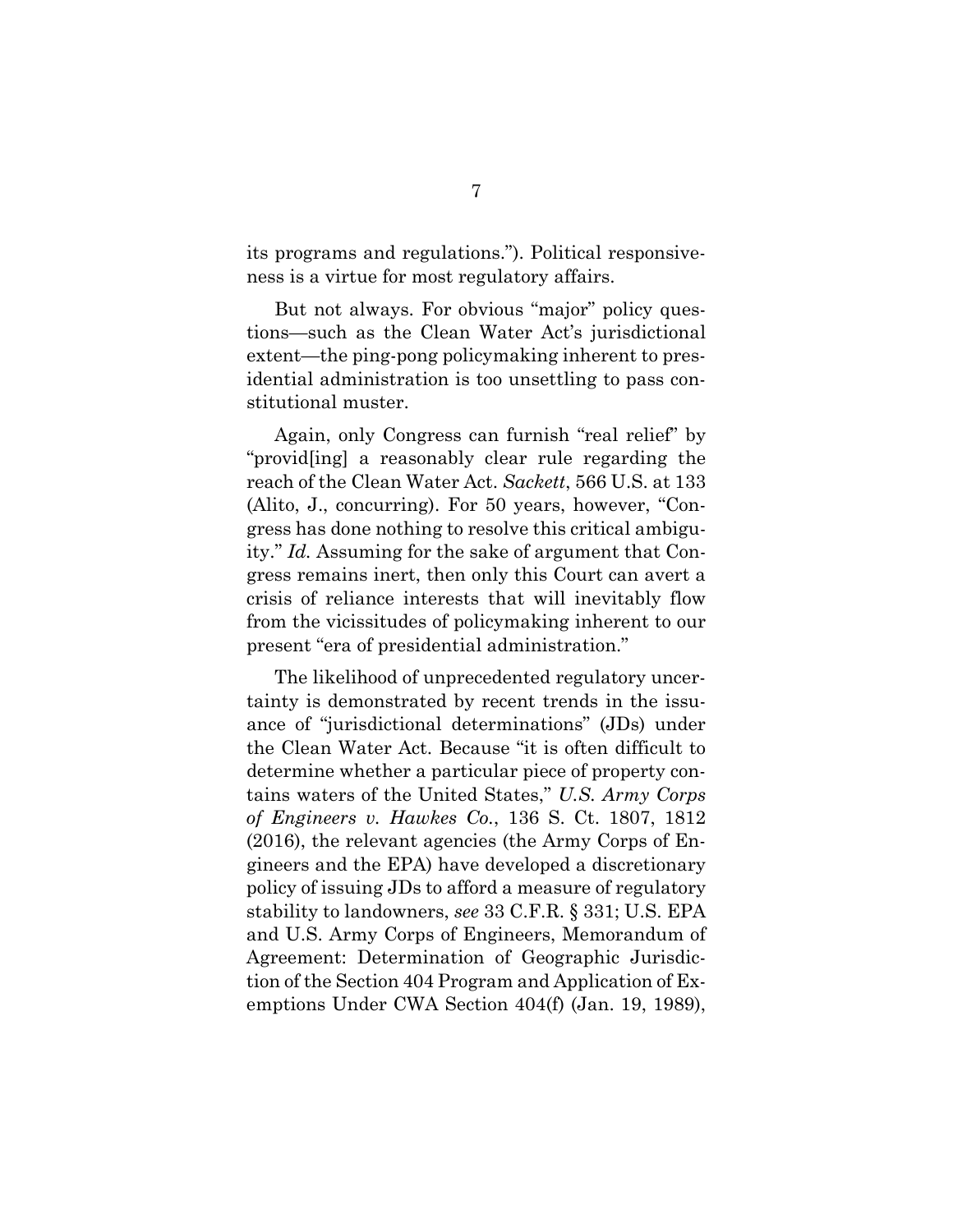https://bit.ly/3B3LPzs (establishing program). Much like they sound, JDs are official determinations that a wetland and/or waterbody is (or isn't) subject to federal jurisdiction. As this Court has explained, "approved" JDs "definitively stat[e] the presence or absence" of jurisdictional waters on a property owner's land." *See Hawkes Co.*, 136 S. Ct. at 1812 (citing 33 C.F.R. § 331.2).

Recipients use approved JDs to plan the use of their property. These determinations are also relied upon to establish value for tax and lending purposes in real estate transactions. In addition, states count on approved JDs to determine compliance with their own regulatory programs. *See* Br. of Foundation for Economic Progress and Utility Water Act Group as *Amici Curiae* at 23–29, *U.S. Army Corps of Engineers v. Hawkes Co.*, 136 S. Ct. 1807 (2016) (No. 15–290) (listing reliance uses).

In sum, the entire point of approved JDs is to incur reliance interests by property owners. But in an era of presidential administration, when the scope of federal jurisdiction grows or shrinks whenever the White House changes political affiliation, property owners rely on government at their peril. An approved JDs can become meaningless—or even a liability—depending on the outcome of the next election.

The problem is that approved JDs are temporary. If a property is found to be free of federal jurisdiction, then that negative determination lasts for five years, after which the landowner must seek a new JD. *See* U.S. Army Corps of Engineers, Regulatory Guidance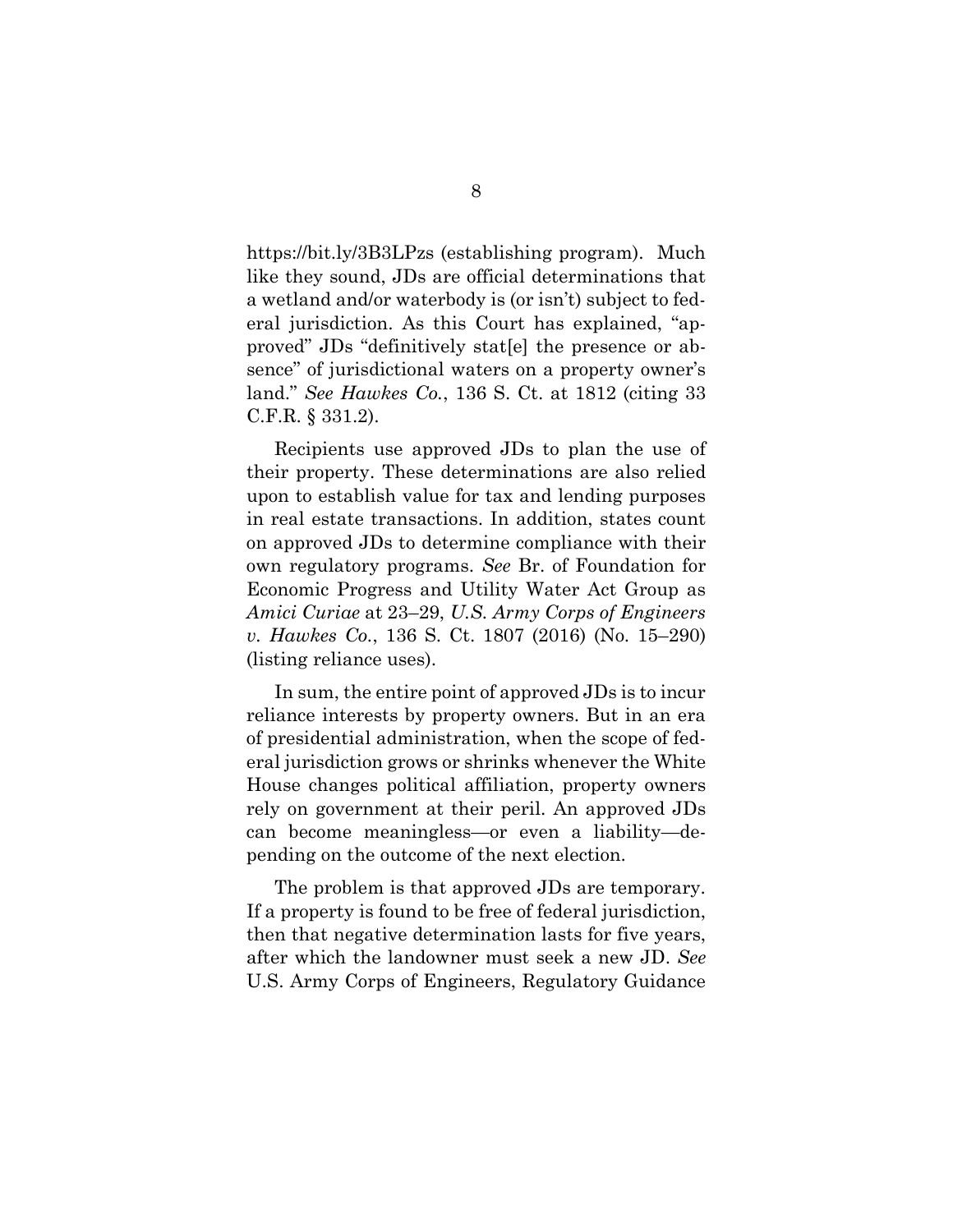Letter 05-02, Extirpation of Geographic Jurisdictional Determinations (June 14, 2005). Obviously, the Clean Water Act's geographical extent is paramount here, and the agencies' decisions are governed by the definition of the "waters of the United States" that is in effect when at the time of the final determination. In our age of presidential administration, the scope of federal jurisdiction is apt to oscillate sharply every 4 years, which is about as often as approved JDs require renewal. That's a recipe for disaster.

For example, the government recently estimated that the Army Corps of Engineers issued 968 "no permit required" findings associated with approved JDs in the year after the Trump administration promulgated its narrow definition of the "waters of the United States." This includes at least 333 projects that previously had required permitting. These "no permit required" findings represented a 338% increase over the last annual total under the previous regulatory regime. *See* U.S. EPA and U.S. Army Corps of Engineers, Review of U.S. Army Corps of Engineers ORM2 Permit and Jurisdictional Determination Data to Assess Effects of the Navigable Waters Protection Rule, 3 (June 8, 2021). According to the government, this data "likely capture[s] only a small portion" of these trends. *Id.* Notably, the Biden administration presented these trends as a justification to (again) expand federal jurisdiction under the Clean Water Act. *See* EPA Press Release. This is a strong indication that recipients of these "no permit required" findings will be on the front line of regulatory